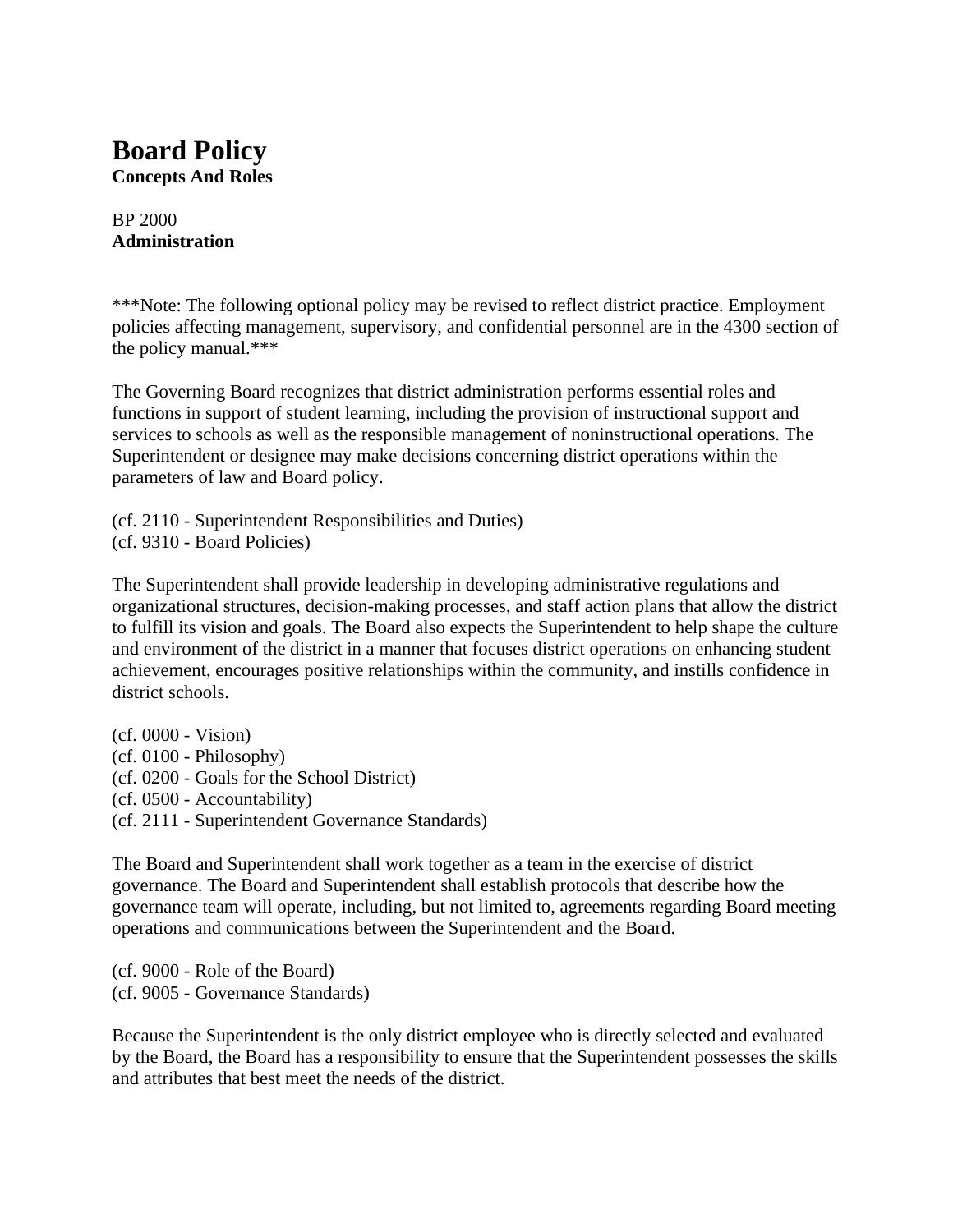(cf. 2120 - Superintendent Recruitment and Selection)

The Board and Superintendent shall agree upon a system for evaluating the Superintendent, including the evaluation criteria, method, evaluation instrument, process, and timeline.

(cf. 2140 - Evaluation of the Superintendent)

The Superintendent may delegate to other district staff any duties imposed upon him/her by the Board. This delegation shall not relieve the Superintendent of responsibility for actions taken by his/her designees.

- (cf. 1220 Citizen Advisory Committees)
- (cf. 2210 Administrative Discretion Regarding Board Policy)
- (cf. 2230 Representative and Deliberative Groups)
- (cf. 4300 Administrative and Supervisory Personnel)
- (cf. 4301 Administrative Staff Organization)

Legal Reference:

EDUCATION CODE

- 35020 Duties of employees fixed by governing board
- 35026 Employment of district superintendent by certain district
- 35028 Qualifications for employment
- 35029 Waiver of credential requirements
- 35031 Term of employment
- 35033 District superintendent for certain districts
- 35034 District superintendent of certain districts
- 35035 Powers and duties of superintendent
- 35160 Authority of governing boards
- 35160.1 Broad authority of school districts
- 35161 Powers and duties generally

Management Resources:

CSBA PUBLICATIONS

Superintendent Governance Standards, 2001

CSBA Professional Governance Standards, 2000

WEB SITES

CSBA: http://www.csba.org

American Association of School Administrators: http://www.aasa.org

Association of California School Administrators: http://www.acsa.org

(9/89 7/01) 7/06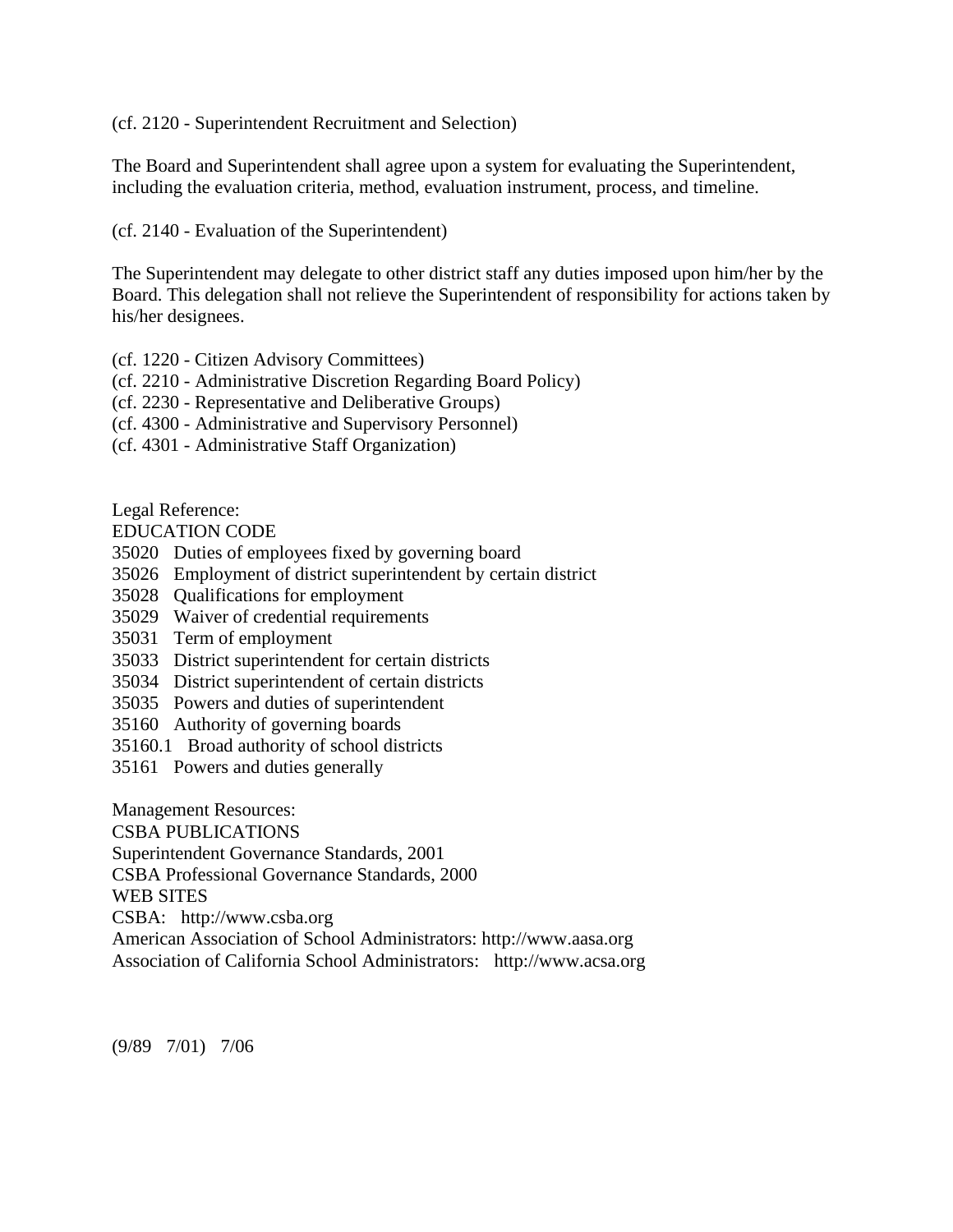# **Board Policy Superintendent Responsibilities And Duties**

BP 2110 **Administration**

\*\*\*Note: The following optional policy may be revised to reflect district practice.\*\*\*

The Governing Board desires to establish a productive working relationship with the Superintendent and to ensure that the work of the Superintendent is focused on student learning and achievement and the attainment of the district's vision and goals. The Board also desires to provide a fair basis for holding the Superintendent accountable. The responsibilities of the Superintendent are detailed in law, in the Superintendent's contract, and throughout Board policies and administrative regulations.

(cf. 0000 - Vision) (cf. 2000 - Concepts and Roles) (cf. 2111 - Superintendent Governance Standards) (cf. 2121 - Superintendent's Contract)

The Board shall clarify expectations and goals for the Superintendent at the beginning of every evaluation year.

(cf. 2140 - Evaluation of the Superintendent)

As the chief executive officer of the district, the Superintendent shall implement all Board decisions and manage the instructional and noninstructional operations of the schools. The Superintendent also serves as a member of the district's governance team and has responsibilities to support Board operations and decision making.

(cf. 2210 - Administrative Discretion Regarding Board Policy) (cf. 9000 - Role of the Board) (cf. 9122 - Secretary)

The Superintendent may delegate any of his/her responsibilities and duties to other district staff, but he/she remains accountable to the Board for all areas of operation under the Superintendent's authority.

(cf. 4301 - Administrative Staff Organization)

Legal Reference: EDUCATION CODE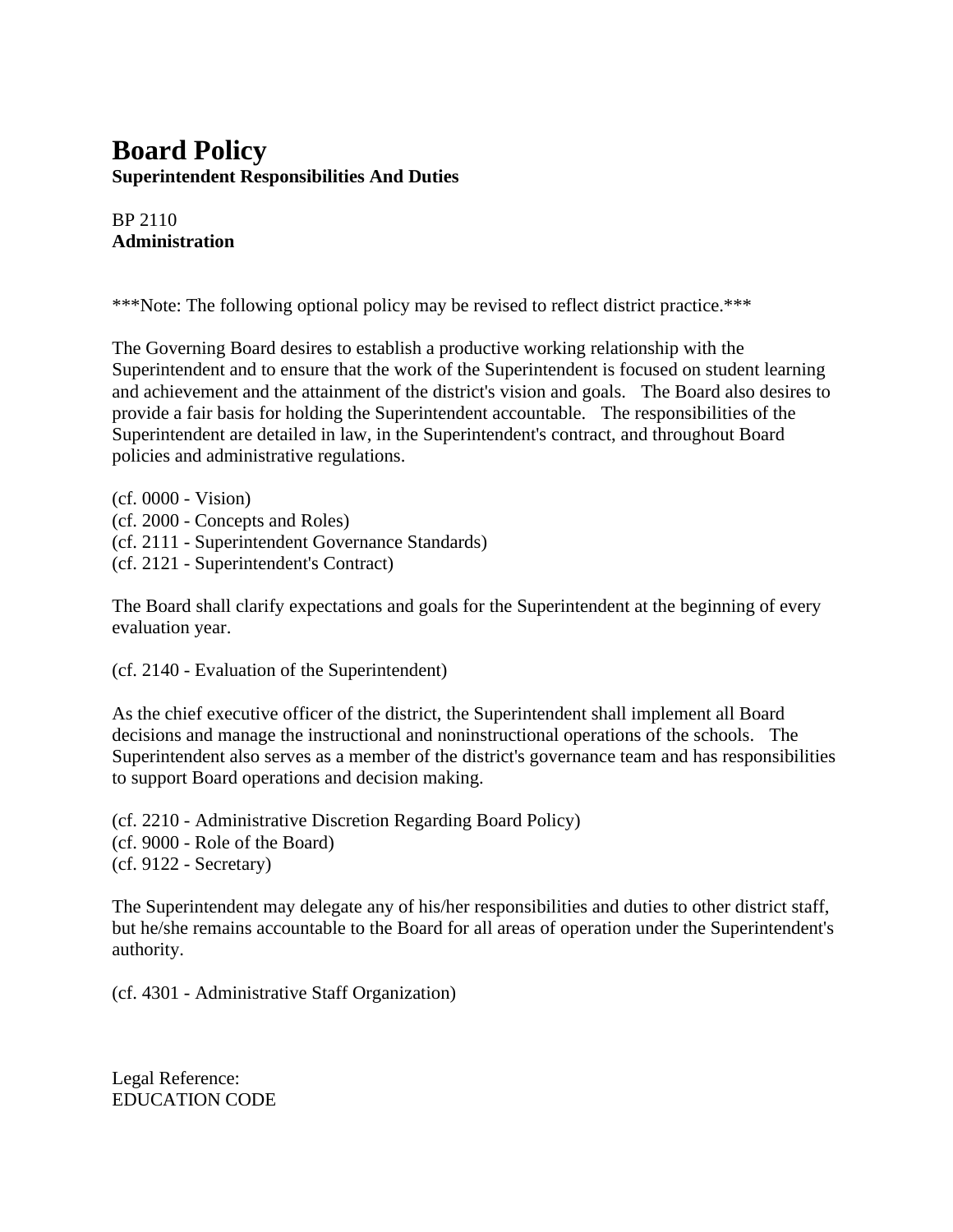17604 Delegation of powers to agents

17605 Delegation of authority to purchase supplies, equipment and services

35020-35046 Powers and duties of superintendent

48900 Authority of superintendent to recommend suspension or expulsion

Management Resources: CSBA PUBLICATIONS Superintendent Governance Standards, 2001 WEB SITES CSBA: http://www.csba.org American Association of School Administrators: http://www.aasa.org Association of California School Administrators: http://www.acsa.org

(10/94 7/01) 7/05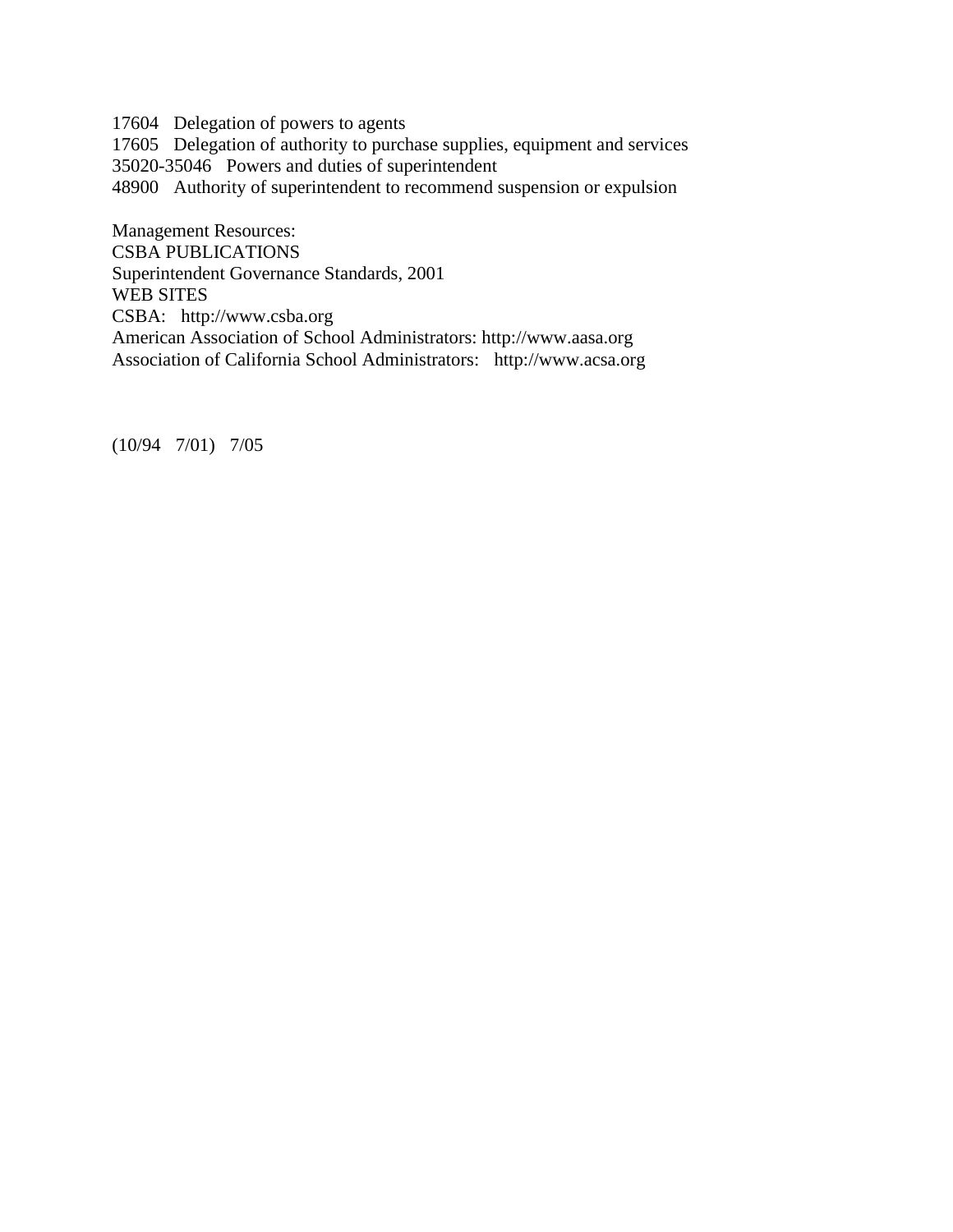### **Board Policy Superintendent Governance Standards**

BP 2111 **Administration**

\*\*\*NOTE: This optional policy is based on a set of Superintendent Governance Standards adopted by both CSBA and the Association of California School Administrators. The standards focus on the governance role of the Superintendent and are not meant to include all of the Superintendent's responsibilities. These standards correlate with CSBA's Professional Governance Standards for Boards; see BB 9005 - Governance Standards.\*\*\*

The Governing Board recognizes that effective district governance requires strong collaboration and teamwork with the Superintendent. Because the Board and Superintendent each have their unique roles and responsibilities, both contribute to the responsible governance of the district and the quality of education provided to the community's students.

(cf. 2000 - Concepts and Roles)

- (cf. 2110 Superintendent Responsibilities and Duties)
- (cf. 9000 Role of the Board)
- (cf. 9005 Governance Standards)

The Superintendent is expected to hold himself/herself to the highest standards of ethical conduct and professionalism.

To support the Board in the governance of the district, the Superintendent:

1. Promotes the success of all students and supports the efforts of the Board to keep the district focused on learning and achievement

2. Values, advocates and supports public education and all stakeholders

3. Recognizes and respects the differences of perspective and style on the Board and among staff, students, parents/guardians and the community and ensures that the diverse range of views inform Board decisions

4. Acts with dignity, treats everyone with civility and respect, and understands the implications of demeanor and behavior

5. Serves as a model for the value of lifelong learning and supports the Board's continuous professional development

(cf. 9240 - Board Training)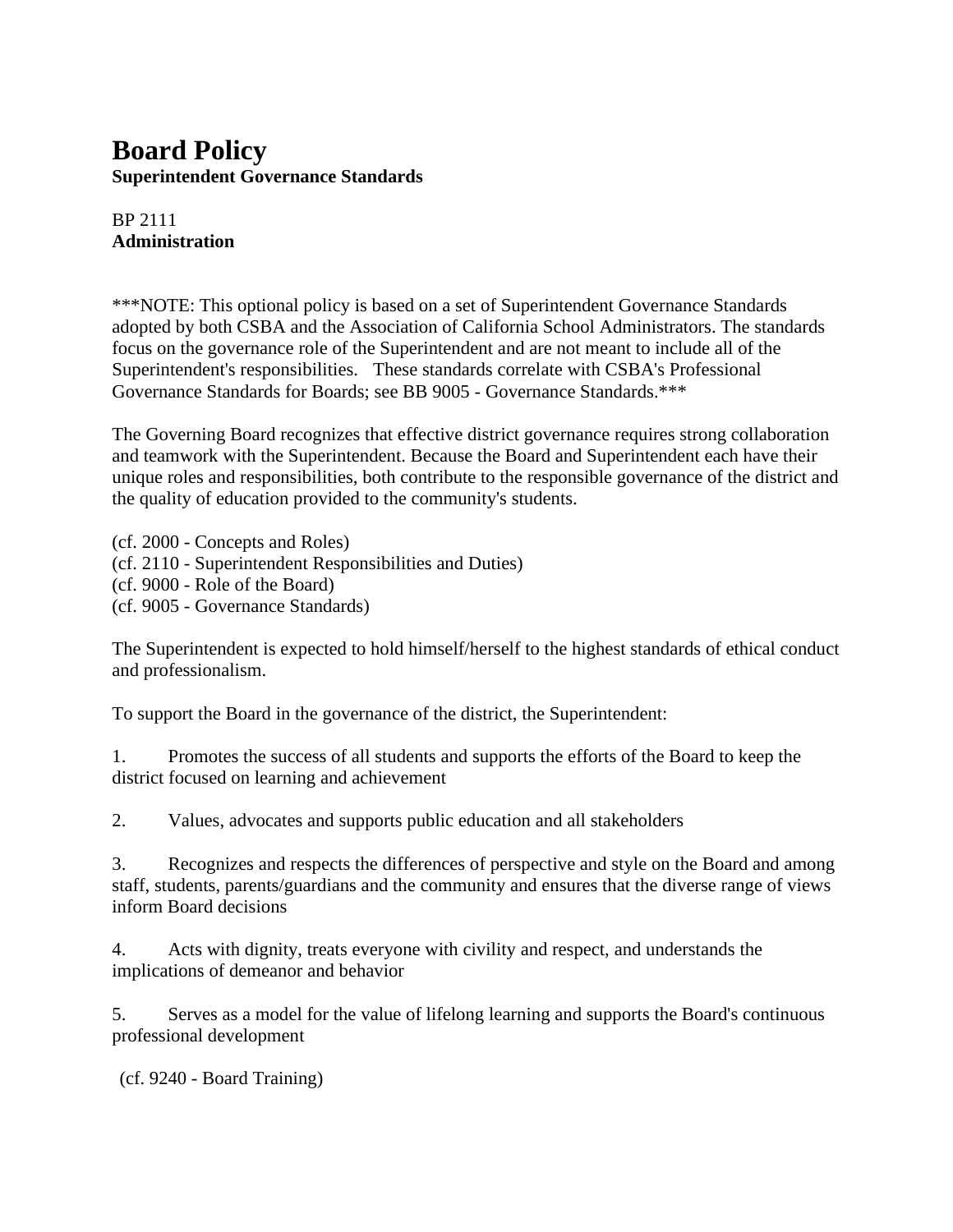6. Works with the Board as a "governance team" and assures collective responsibility for building a unity of purpose, communicating a common vision and creating a positive organizational culture

(cf. 0000 - Vision)

7. Recognizes that the Board/Superintendent governance relationship is supported by the management team in the district

8. Understands the distinctions between Board and staff roles, and respects the role of the Board as the representative of the community

9. Understands that authority rests with the Board as a whole; provides guidance to the Board to assist in decision-making; and provides leadership based on the direction of the Board as a whole

10. Communicates openly with trust and integrity, including providing all members of the Board with equal access to information and recognizing the importance of both responsive and anticipatory communications

11. Accepts leadership responsibility and accountability for implementing the vision, goals and policies of the district

Legal Reference: EDUCATION CODE 35020 Duties of employees set by governing board

Management Resources: CSBA PUBLICATIONS Superintendent Governance Standards, 2001 CSBA Professional Governance Standards, 2000 AASA PUBLICATIONS Professional Standards for the Superintendency, 1993 WEB SITES CSBA: http://www.csba.org ACSA: http://www.acsa.org American Association of School Administrators: http://www.aasa.org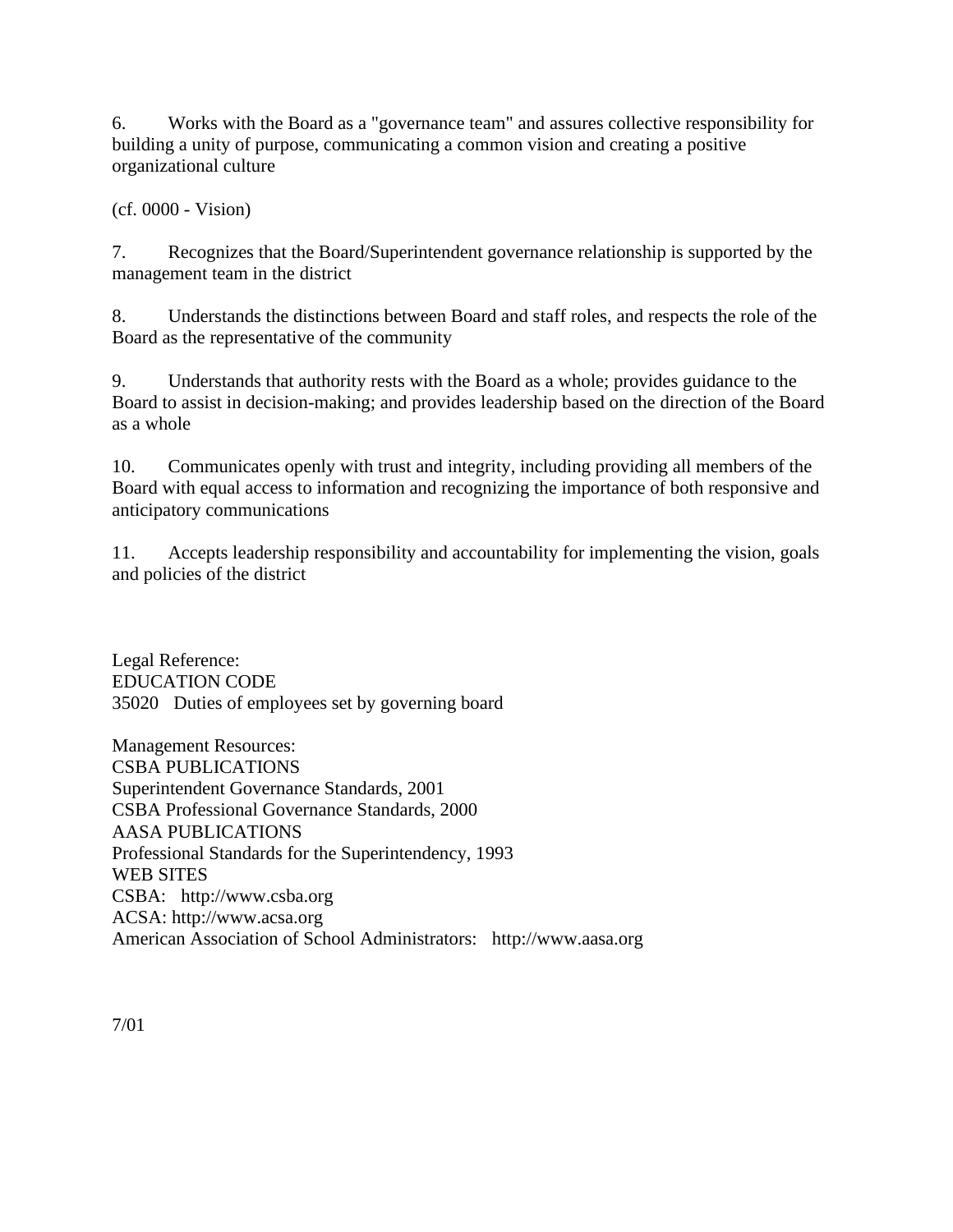# **Board Policy Superintendent Recruitment And Selection**

BP 2120 **Administration**

\*\*\*Note: The following optional policy may be revised to reflect district practice. \*\*\*

The Governing Board recognizes that it has a direct responsibility to select and employ the Superintendent. Whenever it becomes necessary for the Board to fill a vacancy in the position of Superintendent, the Board shall work diligently to employ a person whose management and leadership abilities are most closely aligned with district needs.

(cf. 2000 - Concepts and Roles) (cf. 2110 - Superintendent Responsibilities and Duties) (cf. 2111 - Superintendent Governance Standards) (cf. 9000 - Role of the Board)

The Board shall establish and implement a search and selection process that includes consideration of:

1. The district's current and long-term needs, including a review of the district's vision and goals

(cf. 0000 - Vision (cf. 0100 - Philosophy) (cf. 0200 - Goals for the School District)

2. The desired characteristics of a new Superintendent, including professional experience, educational qualifications, leadership characteristics, philosophy of education, and other management, technical, interpersonal and conceptual skills, as well as the priorities the Board wants to place on different abilities, traits and levels of knowledge

3. The scope of the search, including whether to promote from within the district or broaden the search to include both internal and external candidates and, if external candidates will be considered, whether to conduct a statewide or nationwide search

4. The salary range and benefits to be offered

5. Basic elements to be included in the Superintendent's contract

6. Whether to hire a professional adviser to facilitate the process

7. How and when to involve the community in certain phases of the selection process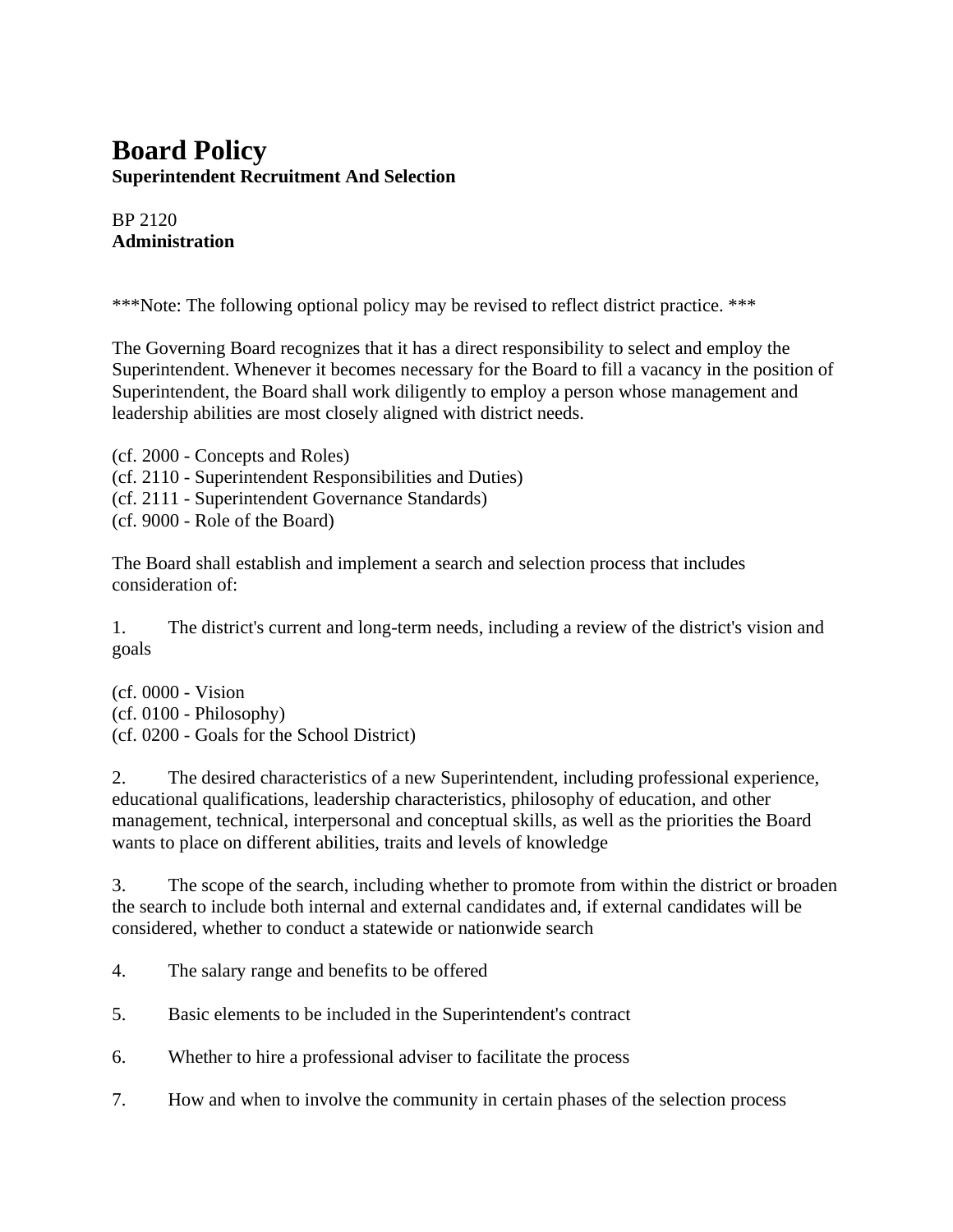(cf. 1000 - Concepts and Roles)

(cf. 1220 - Citizen Advisory Committees)

8. The best methods for advertising the vacancy and recruiting qualified candidates

9. The process for screening applications and determining how the screener(s) will be selected

10. Interview questions, processes and participants

11. How and when candidates' qualifications will be verified through reference checks

(cf. 4112.5/4212.5/4312.5 - Criminal Record Check)

12. Other actions necessary to ensure a fair selection process and a smooth transition to new leadership

Even if a professional adviser is used to facilitate the process, the Board shall retain the right and responsibility to oversee the process and to review all applications if desired.

The Board shall select candidates to be interviewed based on recommendations of the screener(s) and the Board's own assessment of how candidates meet the criteria established by the Board.

\*\*\*Note: Pursuant to Government Code 54957, specified personnel matters, including interviews and deliberation of the appointment or employment of an employee, may be discussed in closed session as provided in the following paragraph. See BB 9321 - Closed Session Purposes and Agendas. \*\*\*

The Board shall interview preliminary and final candidates in closed session and determine the most likely match for the district. (Government Code 54957)

\*\*\*Note: Education Code 35029 authorizes the Board to waive the credential requirements of Education Code 35028. However, Education Code 35029.1, added by AB 96 (Ch. 135, Statutes of 2001), prohibits a district from employing a superintendent whose credential has been revoked by the Commission on Teacher Credentialing. \*\*\*

The selected candidate shall hold both a valid school administration certificate and a valid teacher's certificate. The Board may waive any credential requirement, but shall not employ a person whose credential has been revoked by the Commission on Teacher Credentialing pursuant to Education Code 44421-44427. (Education Code 35028, 35029, 35029.1)

\*\*\*Note: Government Code 54954, as amended by SB 1771 (Ch. 257, Statutes of 2004), authorizes a quorum of the Board to meet in another district to (1) interview members of the public about the potential employment of an applicant for superintendent, and (2) interview a potential employee from that district. Previously, Government Code 54954 only authorized the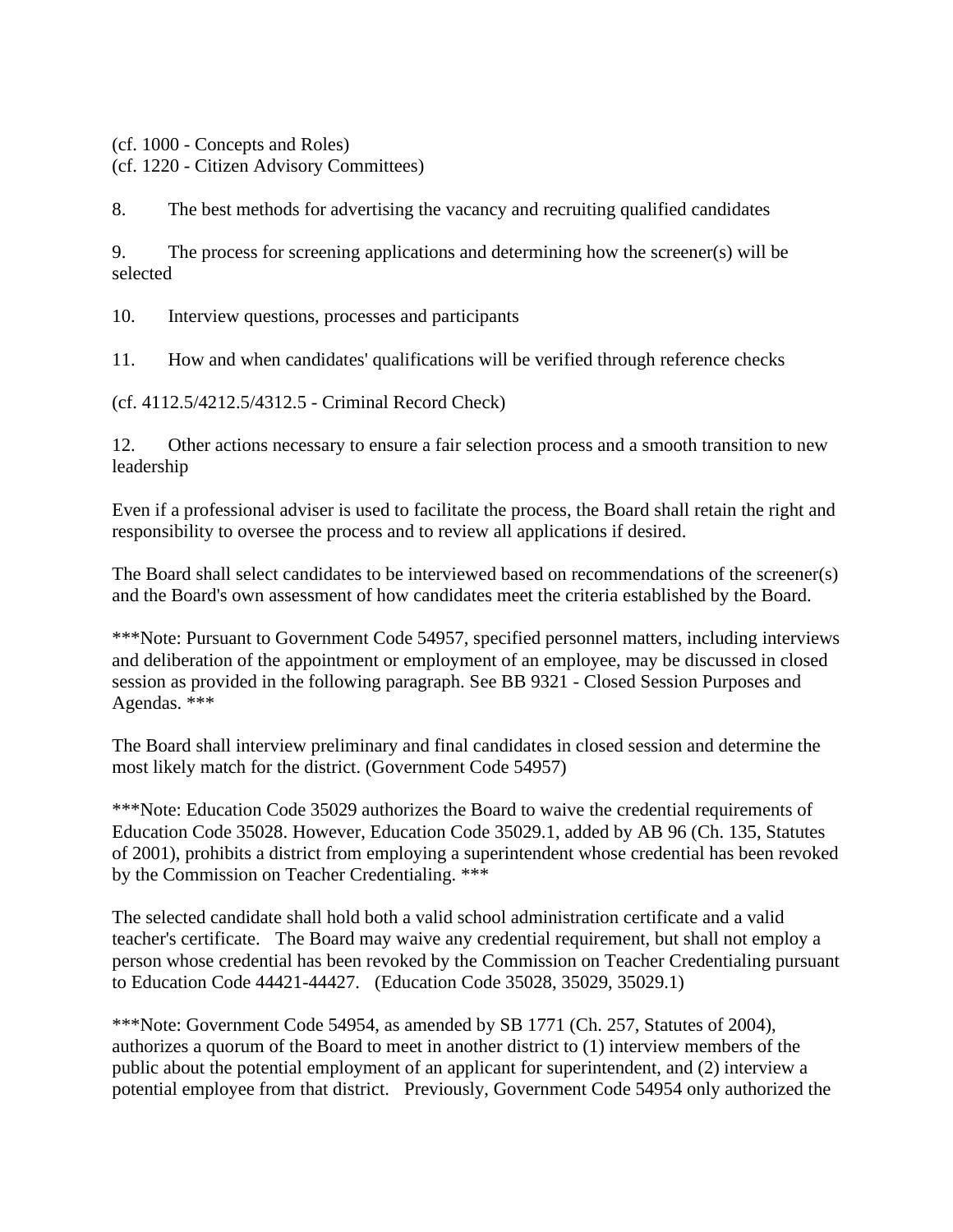Board to interview members of the public when the Board was considering hiring the superintendent from the other district. See BB 9320 - Meetings and Notices. If less than a quorum of the Board participates in an interview, the Brown Act may not apply. Because this is a complex area of law, it is strongly recommended that Boards consult with legal counsel prior to visiting a candidate's district. \*\*\*

Before offering the position to the selected candidate or making any announcements, Board members may visit that candidate's current district, as appropriate, to obtain verification of his/her qualifications.

The Board shall deliberate in closed session to affirm the selection of the candidate and shall report the selection in open session. (Government Code 54957)

(cf. 2121 - Superintendent's Contract) (cf. 9321 - Closed Session Purposes and Agendas) (cf. 9321.1 - Closed Session Actions and Reports)

\*\*\*Note: Pursuant to Government Code 53262 and 54957, the Board may develop contract language in closed session, but the contract must be ratified in open session; see BP 2121 - Superintendent's Contract. \*\*\*

The Board shall conduct these proceedings in accordance with legal and ethical obligations regarding confidentiality and equal opportunity.

(cf. 4030 - Nondiscrimination in Employment) (cf. 4032 - Reasonable Accommodation) (cf. 4111.2/4211.2/4311.2 - Legal Status Requirement) (cf. 9011 - Disclosure of Confidential/Privileged Information)

As necessary, the Board may appoint an interim superintendent to manage the district during the selection process.

Legal Reference: EDUCATION CODE 220 Prohibition of discrimination 35026 Employment of superintendent by board 35028 Certification 35029-35029.1 Waiver of credential requirement 35031 Term of employment 44420-44440 Revocation and suspension of certification documents GOVERNMENT CODE 11135 Unlawful discrimination 12900-12996 California Fair Employment and Housing Act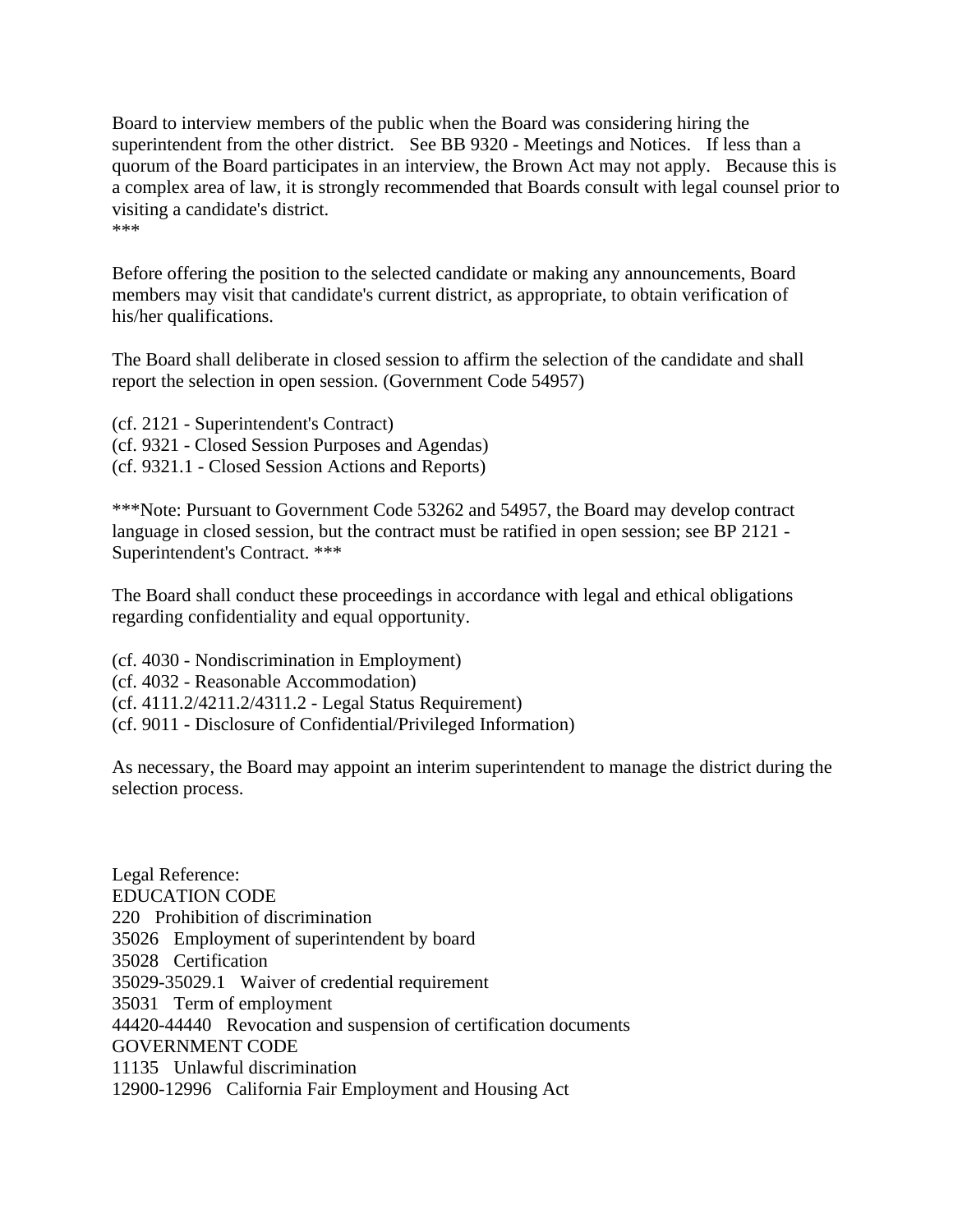53260-53264 Employment contracts 54954 Time and place of regular meetings 54957 Closed session personnel matters 54957.1 Closed session, public report of action taken CODE OF REGULATIONS, TITLE 2 11019 Terms, conditions and privileges of employment UNITED STATES CODE, TITLE 29 794 Section 504 of the Vocational Education Rehabilitation Act of 1973 UNITED STATES CODE, TITLE 42 2000d-2000d-7 Title VI, Civil Rights Act of 1964 2000e-2000e-17 Title VII, Civil Rights Act of 1964 as amended 2000h-2000h-6 Title IX, 1972 Education Act Amendments 12101-12213 Americans with Disabilities Act CODE OF FEDERAL REGULATIONS, TITLE 28 35.101-35.190 Americans with Disabilities Act CODE OF FEDERAL REGULATIONS, TITLE 34 100.6 Compliance information 106.9 Dissemination of nondiscrimination policy Management Resources: WEB SITES

CSBA: http://www.csba.org

Association of California School Administrators: http://www.acsa.org

Equal Employment Opportunity Commission: http://www.eeoc.gov

Department of Fair Employment and Housing: http://www.dfeh.ca.gov

U.S. Department of Education, Office for Civil Rights: http://www.ed.gov/about/offices/list/ocr

(7/01) 3/02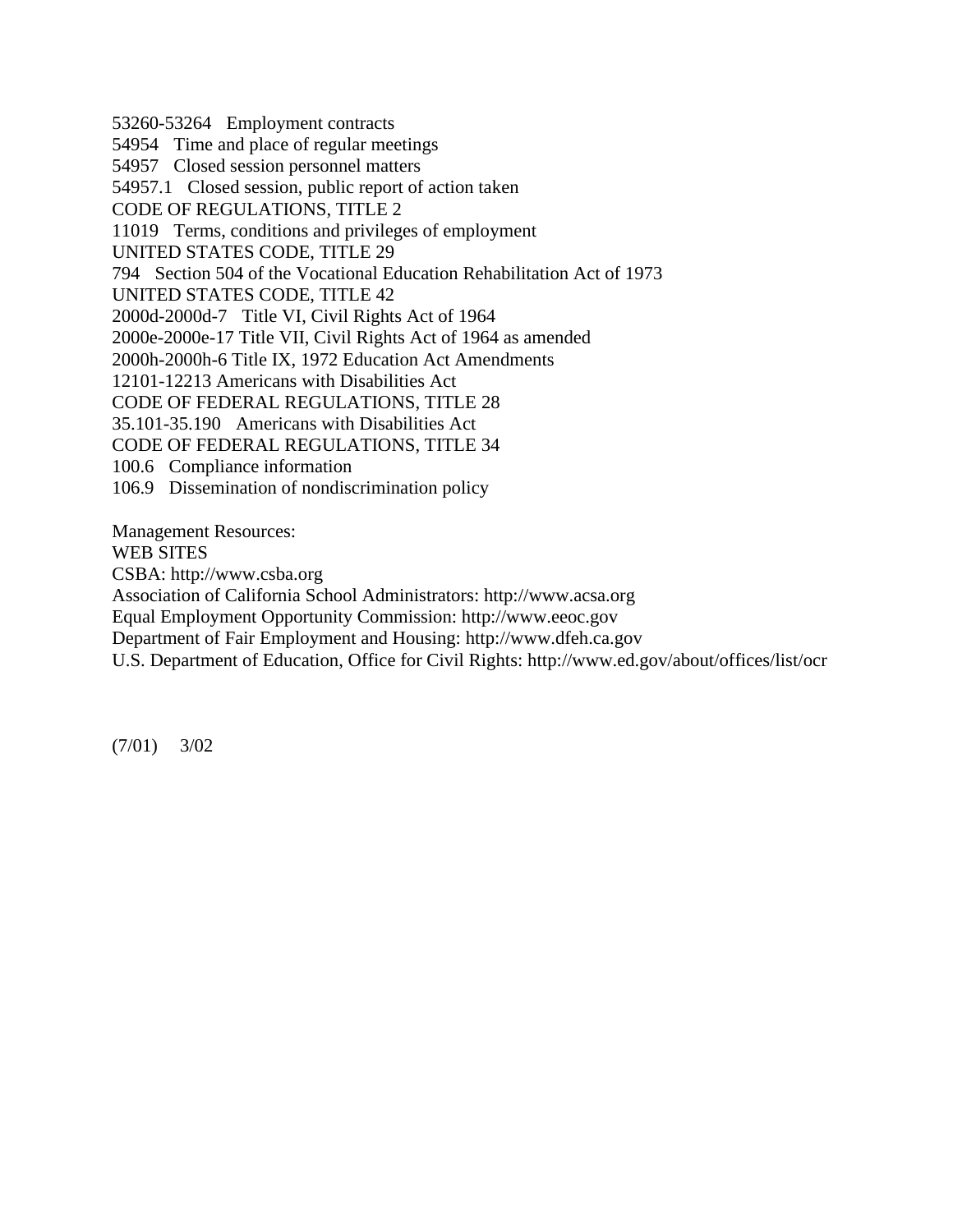# **Board Policy Superintendent's Contract**

#### BP 2121 **Administration**

\*\*\*Note: The following optional policy should be modified to reflect district practice.\*\*\*

The Governing Board believes that the Superintendent's employment contract should outline the framework through which the Board and Superintendent will work together as a governance team to achieve district goals and objectives. When approving the Superintendent's employment contract, the Board shall consider the value of stability in district administration, the best use of district resources, and the Board's duty to ensure accountability to the public for the performance of the district's schools.

(cf. 0200 - Goals for the School District) (cf. 0460 - Local Control and Accountability Plan) (cf. 2120 - Superintendent Recruitment and Selection) (cf. 4312.1 - Contracts) (cf. 9000 - Role of the Board)

\*\*\*Note: The following list of contract components is consistent with a template for superintendent contracts developed by CSBA. The annotated template contract with additional context and suggestions is available through CSBA's web site.\*\*\*

The contract shall be reviewed by the district's legal counsel and may include the following:

1. Term of the contract, which shall be for no more than four years pursuant to Education Code 35031

2. Length of the work year and hours of work

3. Salary, health and welfare benefits, and other compensation for the position, including a statement that any subsequent increase in the Superintendent's salary shall be at the sole discretion of the Board

(cf. 4154/4254/4354 - Health and Welfare Benefits)

4. Reimbursement of work-related expenses, including mileage reimbursement, consistent with Board policies, regulations, and guidelines applicable to other professional administrative staff

(cf. 3350 - Travel Expenses)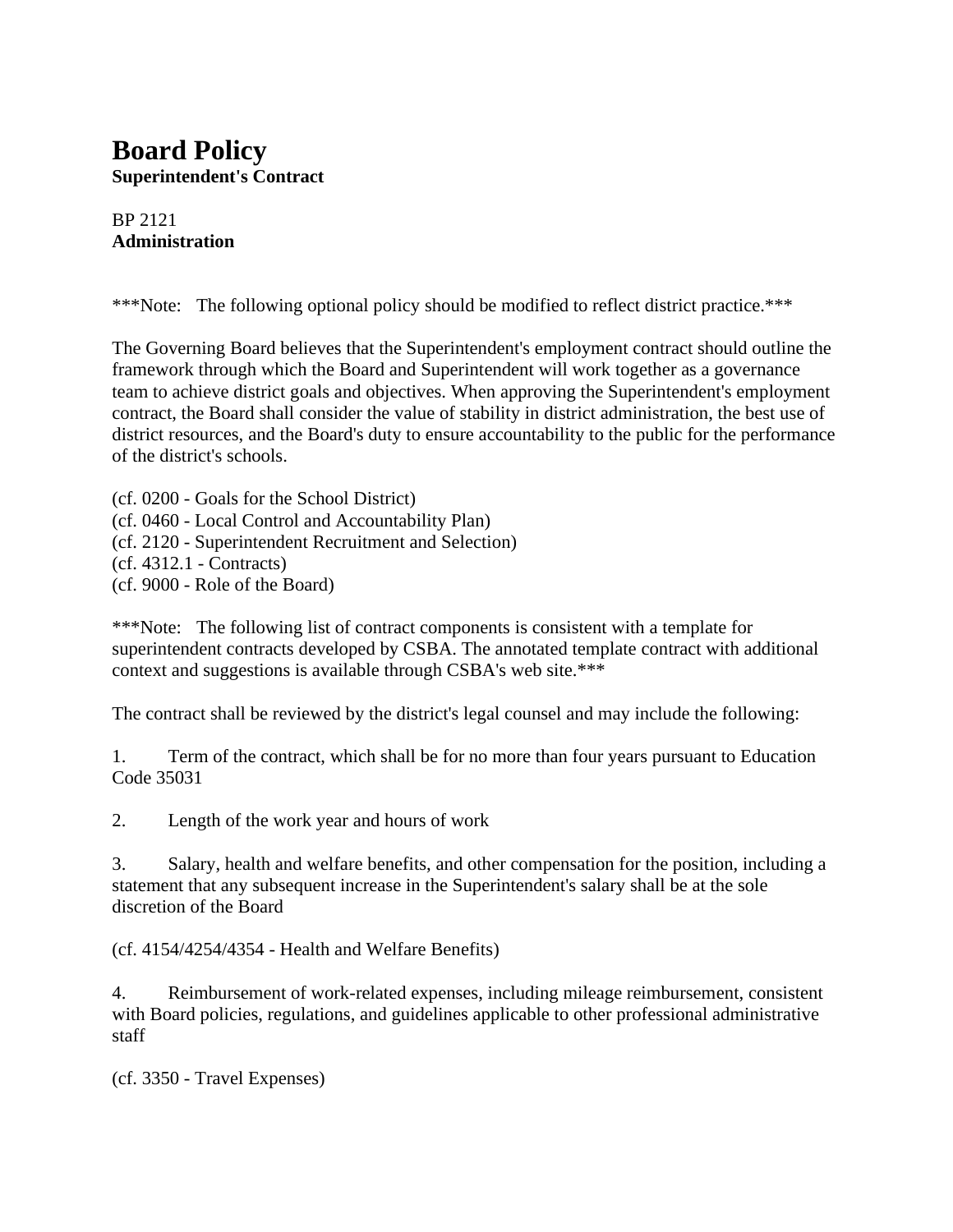The contract may also address payment for professional dues and activities, the district's provision of cell phones or other technological devices, and the use of a personal vehicle.

(cf. 4040 - Employee Use of Technology)

5. Vacation, illness and injury leave, and personal leaves

(cf. 4161/4261/4361 - Leaves) (cf. 4161.1/4361.1 - Personal Illness/Injury Leave) (cf. 4161.2/4261.2/4361.2 - Personal Leaves) (cf. 4161.5/4261.5/4361.5 - Military Leave) (cf. 4161.8/4261.8/4361.8 - Family Care and Medical Leave)

- 6. Professional development
- 7. General duties and responsibilities of the position
- (cf. 2110 Superintendent Responsibilities and Duties)
- 8. Criteria, process, and procedure for annual evaluation of the Superintendent

(cf. 2140 - Evaluation of the Superintendent)

9. A statement that there shall be no automatic renewal or extension of the contract, although the Board can enter into a new contract with the Superintendent prior to the expiration of the existing contract

\*\*\*Note: Pursuant to Education Code 35031, if the Governing Board decides not to reemploy the Superintendent, it must provide notification at least 45 days before the contract expires. If the Board fails to provide the required prior written notice, the Superintendent shall be deemed reemployed for a term of the same length as the one completed, under the same terms and conditions, and with the same compensation.\*\*\*

10. Timeline for providing written notice to the Superintendent if the Board does not wish to enter into a new contract, which shall be at least 45 calendar days in advance of the expiration of the term of the contract pursuant to Education Code 35031, and the responsibility of the Superintendent to remind the Board in writing and in a timely manner of the requirement to give notice

(cf. 4112.9/4212.9/4312.9 - Employee Notifications)

\*\*\*Note: See section on "Termination of Contract" below for limitations to maximum cash settlements.\*\*\*

11. Conditions and process for termination of the contract, including the maximum cash settlement that the Superintendent may receive if the contract is terminated prior to its expiration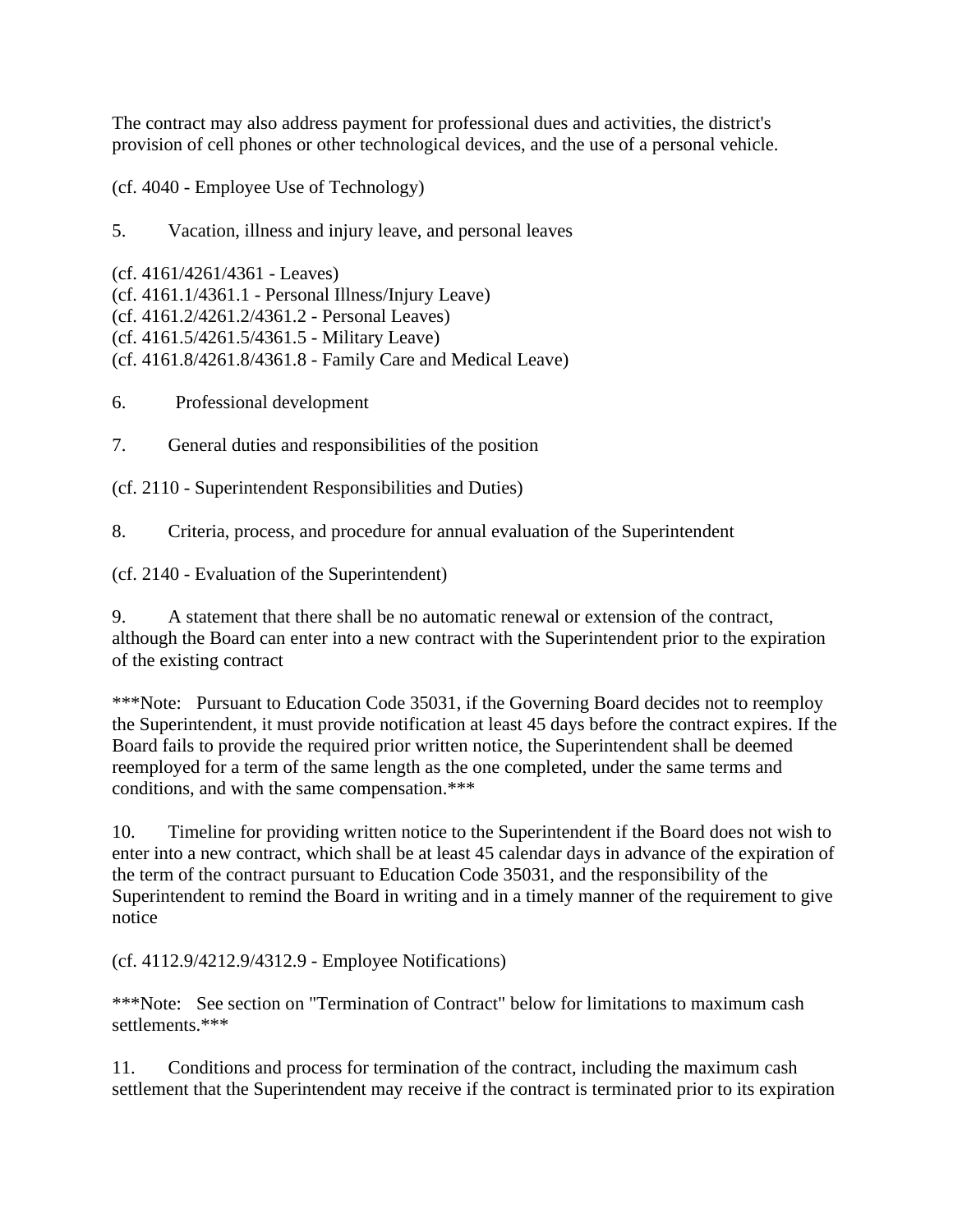date

12. Matters related to liability and indemnification against demands, claims, suits, actions, and legal proceedings brought against the Superintendent in the Superintendent's official capacity in the performance of employment-related duties

\*\*\*Note: Pursuant to Government Code 54957, personnel matters related to the appointment or employment of an employee may be discussed in closed session under the "personnel exception." However, Government Code 54957 prohibits the use of closed session for discussion or action on any proposed change in compensation other than a reduction of compensation that results from the imposition of discipline. In San Diego Union v. City Council, a California Court of Appeal held that the "personnel exception" provided in Government Code 54957 does not extend to discussions of salary and compensation.\*\*\*

\*\*\*Note: Notwithstanding Government Code 54957, the Board is authorized pursuant to Government Code 54957.6, the "labor exception," to hold closed sessions with the district's designated representatives regarding the salaries, salary schedules, or compensation paid in the form of fringe benefits to its represented and unrepresented employees, including the Superintendent. The Attorney General has opined in 57 Ops. Cal. Atty. Gen. 209 (1974) that a board may only meet in closed session for such purposes with a designated representative who is involved with the "bona fide" negotiations with represented and/or unrepresented employees. The Attorney General's publication The Brown Act: Open Meetings for Local Legislative Bodies also states that the "labor exception" applies to meeting in closed session to instruct its representatives concerning negotiations with prospective employees. Boards wishing to discuss the Superintendent's salary in closed session under the "labor exception" are encouraged to consult legal counsel before doing so.\*\*\*

\*\*\*Note: In addition, pursuant to Government Code 54956, the Board is prohibited from deliberating on the salary or other compensation of the Superintendent at a special meeting. See BB 9320 - Meetings and Notices and BB 9321 - Closed Session.\*\*\*

\*\*\*Note: The following paragraph should be revised to reflect district practice.\*\*\*

The Board may deliberate about terms of the contract in closed session at a regular meeting. However, discussions regarding the salary, salary schedule, or other compensation may occur in the closed session of a regular meeting only between the Board and its designated representative(s), as permitted under Government Code 54957.6 (the "labor exception"), for the purpose of reviewing the Board's position and/or instructing the designated representative(s) prior to or during bona fide negotiations with the current or prospective Superintendent. Such deliberations shall not be held during a special meeting. (Government Code 54956, 54957, 54957.6)

The Board may consult with district legal counsel prior to holding a closed session with the designated representative(s) to discuss compensation to be paid to the current or prospective Superintendent.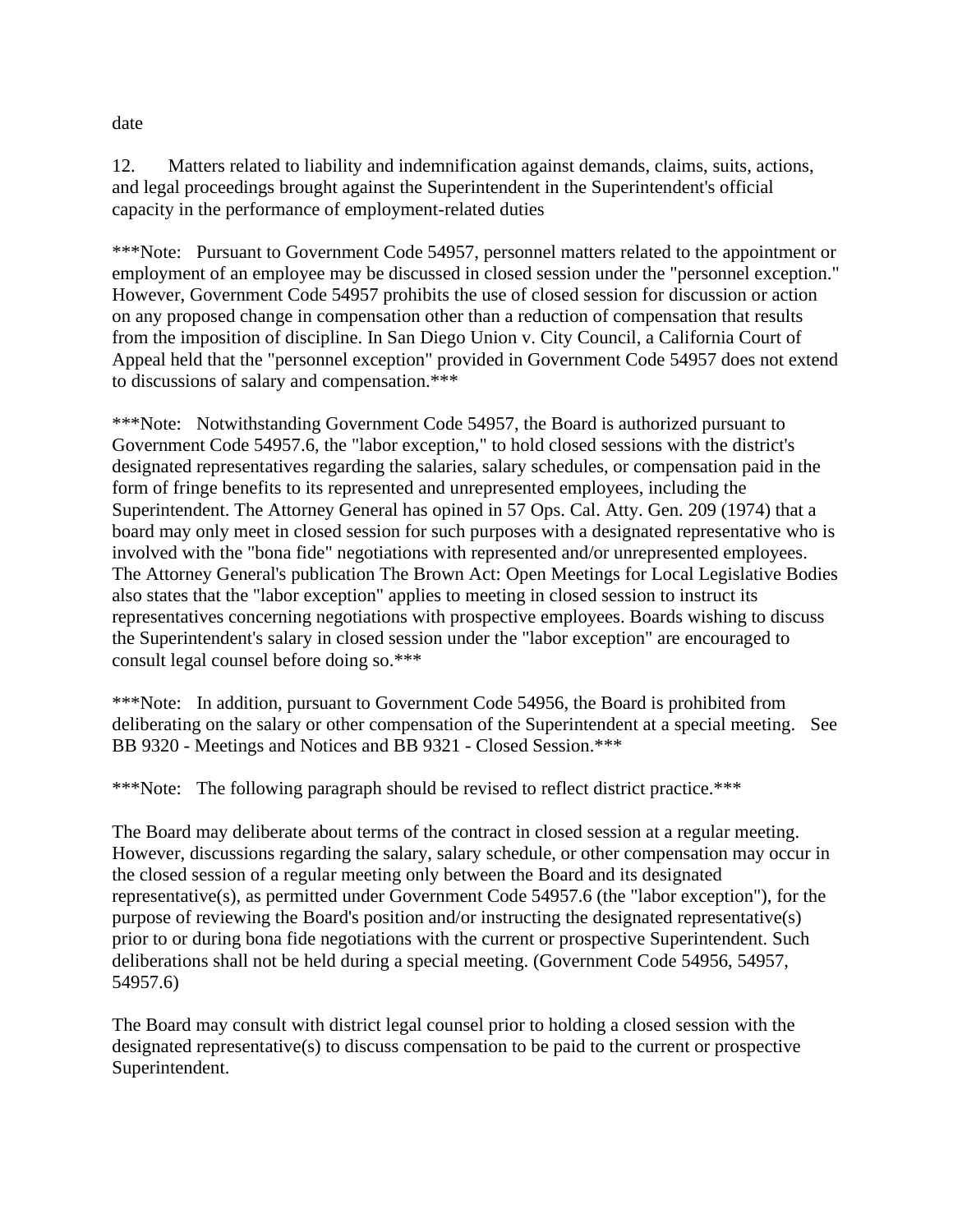(cf. 9320 - Meetings and Notices) (cf. 9321 - Closed Session)

Terms of the contract shall remain confidential until the ratification process commences.

(cf. 9011 - Disclosure of Confidential/Privileged Information)

\*\*\*Note: Pursuant to Government Code 54953, the Board must, in open session, orally report a summary of the recommendation for final action on the Superintendent's salary or benefits and must make related records available to the public in accordance with the California Public Records Act. Thus, Government Code 54953 limits the Board's ability to approve changes to salary or benefits as part of a consent calendar and instead requires such approval to be a separate agenda item. For identical requirements regarding final action on the salary or benefits of other district executives, see BP 4312.1 - Contracts.\*\*\*

The Board shall take final action on the Superintendent's contract during an open session of a regularly scheduled Board meeting, and that action shall be reflected in the Board's minutes. At that meeting, prior to taking action, the Board shall orally report a summary of the recommendation for the final action on the Superintendent's salary or compensation in the form of fringe benefits. (Government Code 3511.1, 53262, 54953)

Copies of the contract and other public records created or received in the process of developing the recommendation related to the Superintendent's salary, benefits, and other compensation shall be available to the public upon request. (Government Code 53262, 54953)

(cf. 1340 - Access to District Records) (cf. 3580 - District Records)

Termination of Contract

\*\*\*Note: Pursuant to Government Code 53260, every employee contract must include a provision limiting the maximum cash settlement the employee may receive upon termination of the contract to an amount equal to the monthly salary multiplied by the number of months left on the contract. For a Superintendent contract, Government Code 53260 provides that the maximum cash settlement is the monthly salary multiplied by 12. Cash settlements may be less than these maximums. The district must make contracts of employment, which include the termination agreements, available to the public upon request. See AR 4117.5/4217.5/4317.5 - Termination Agreements.\*\*\*

Prior to the expiration of the contract, the Board may terminate the Superintendent's employment contract in accordance with law and applicable contract provisions.

(cf. 4117.5/4217.5/4317.5 - Termination Agreements)

In such an event, the maximum cash settlement that the Superintendent may receive upon termination of the contract shall not exceed the Superintendent's monthly salary multiplied by the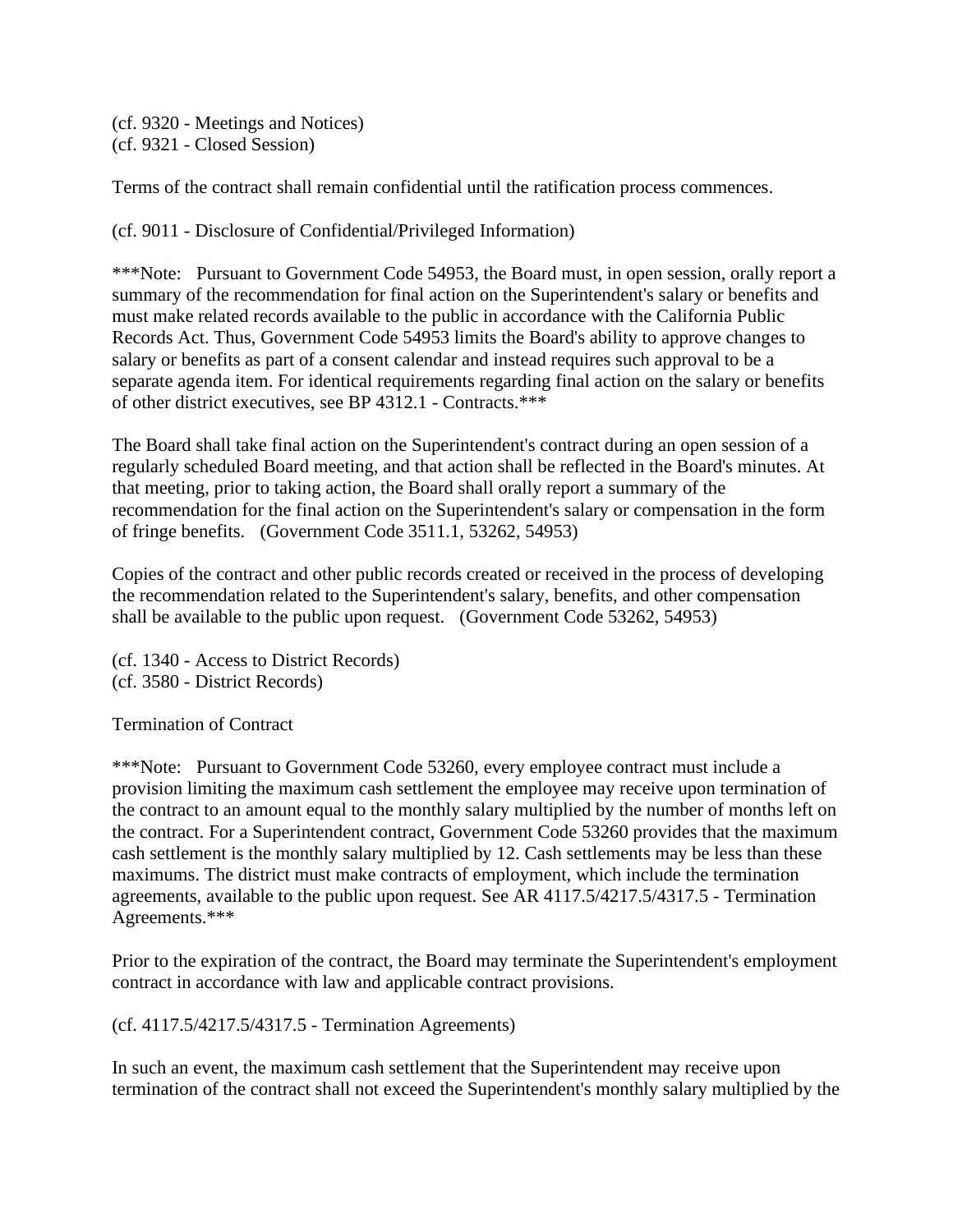number of months left on the contract or the Superintendent's monthly salary multiplied by 12, whichever is less. (Government Code 53260)

The cash settlement shall not include any noncash items other than health benefits, which may be continued for the same duration of time as covered in the settlement or until the Superintendent finds other employment, whichever occurs first. (Government Code 53260, 53261)

However, when the termination of the Superintendent's contract is based upon the Board's belief and subsequent confirmation through an independent audit that the Superintendent has engaged in fraud, misappropriation of funds, or other illegal fiscal practices, no cash or noncash settlement of any amount shall be provided. (Government Code 53260)

In addition, if the Superintendent is convicted of a crime involving an abuse of office or position, the Superintendent shall reimburse the district for payments received as paid leave salary pending investigation or as cash settlement upon termination, and for any funds expended by the district in defending the Superintendent against a crime involving the Superintendent's office or position. (Government Code 53243-53243.4, 53260)

Legal Reference: EDUCATION CODE 35031 Term of employment 41325-41328 Conditions of emergency apportionment GOVERNMENT CODE 3511.1-3511.2 Local agency executives 6250-6270 California Public Records Act 53243-53243.4 Abuse of office 53260-53264 Employment contracts 54953 Oral summary of recommended salary and benefits of superintendent 54954 Time and place of regular meetings 54956 Special meetings 54957 Closed session personnel matters 54957.1 Closed session, public report of action taken 54957.6 Closed sessions regarding employee matters UNITED STATES CODE, TITLE 26 105 Self-insured medical reimbursement plan; definition of highly compensated individual UNITED STATES CODE, TITLE 42 300gg-16 Group health plan; nondiscrimination in favor of highly compensated individuals CODE OF FEDERAL REGULATIONS, TITLE 26 1.105-11 Self-insured medical reimbursement plan COURT DECISIONS San Diego Union v. City Council (1983) 146 Cal.App.3d 947 ATTORNEY GENERAL OPINIONS 57 Ops. Cal. Atty. Gen. 209 (1974)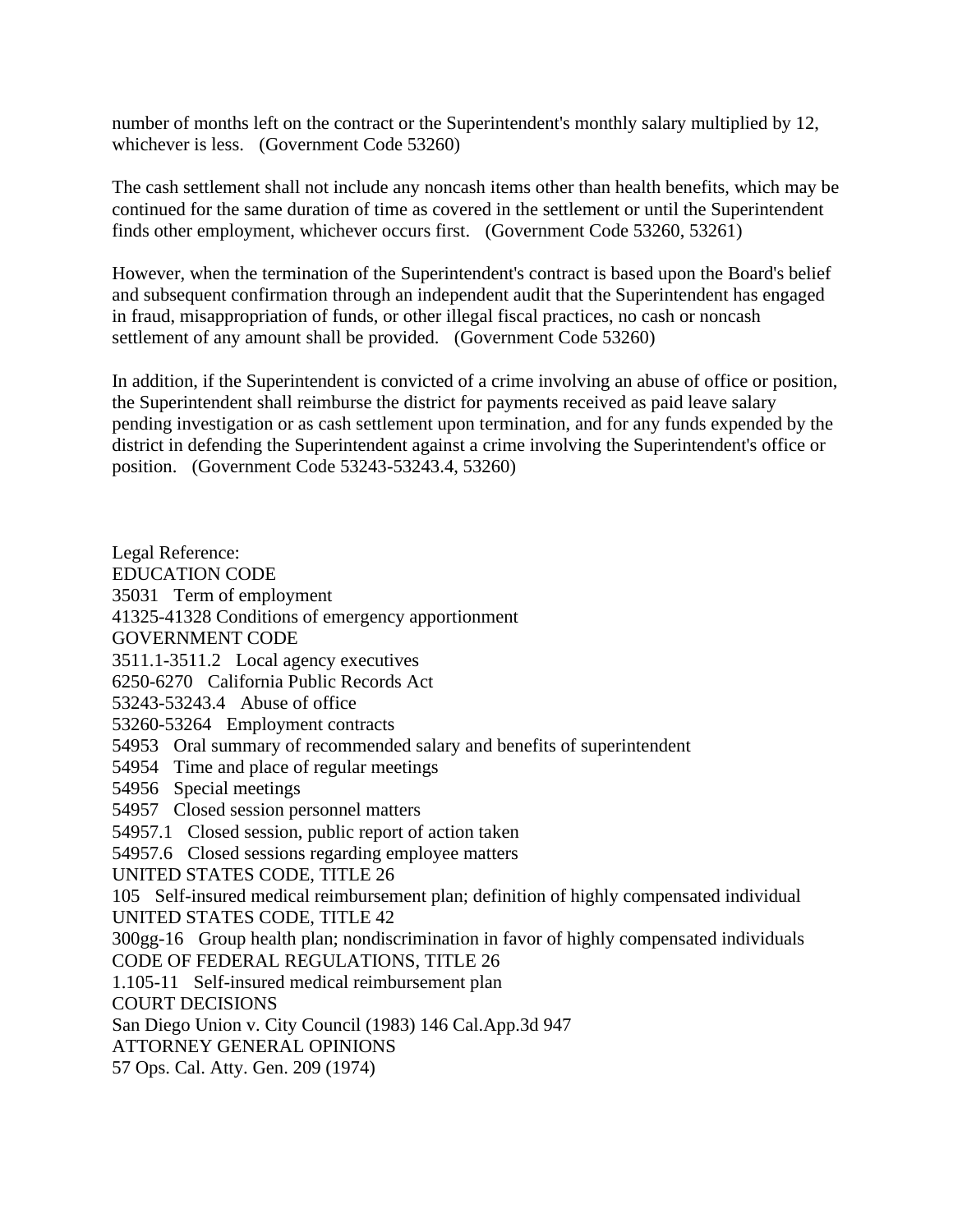Management Resources: CSBA PUBLICATIONS Superintendent Contract Template ATTORNEY GENERAL PUBLICATIONS The Brown Act: Open Meetings for Local Legislative Bodies, 2003 WEB SITES CSBA: http://www.csba.org Association of California School Administrators: http://www.acsa.org California Office of the Attorney General: http://oag.ca.gov

(6/16 5/17) 12/19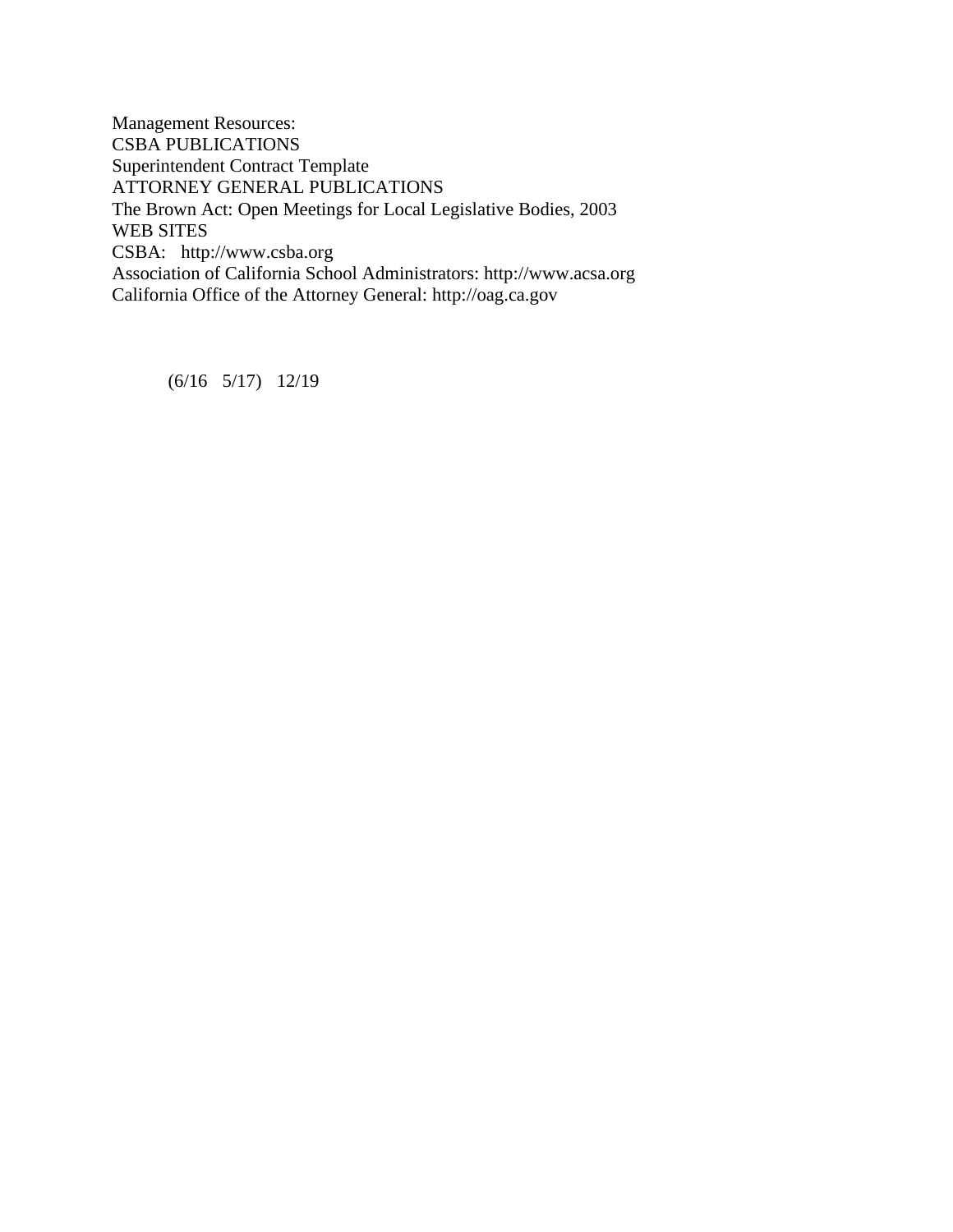### **Board Policy Evaluation Of The Superintendent**

#### BP 2140 **Administration**

\*\*\*Note: The following optional policy should be revised to ensure consistency with specific evaluation provisions in the Superintendent's contract. Information and training on effective superintendent evaluation are available through CSBA's Governance Consulting Services.\*\*\*

The Governing Board recognizes its responsibility to establish an evaluation system that enables a fair assessment of the Superintendent's effectiveness in leading the district toward established goals, serves to support his/her continued growth in leadership and management skills, and provides a basis for Board decisions regarding contract extension and compensation. The Board shall annually conduct a formal evaluation of the Superintendent's performance and may provide additional opportunities throughout the year to review the Superintendent's progress toward meeting established goals.

(cf. 0000 - Vision) (cf. 0200 - Goals for the School District) (cf. 0500 - Accountability) (cf. 2121 - Superintendent's Contract) (cf. 9000 - Role of the Board)

(cf. 9005 - Governance Standards)

\*\*\*Note: In Duval v. Board of Trustees, the court held that a board could meet in closed session to select the criteria for the superintendent's evaluation, establish a fact-gathering mechanism, and designate particular areas of emphasis because these actions might reflect the board's initial perception of the superintendent's performance since the last evaluation. District legal counsel should be consulted with questions regarding the permissible scope of closed session discussions regarding superintendent evaluation.\*\*\*

The Board shall determine, with the Superintendent's input, the criteria, schedule, method(s), and instrument(s) to be used for the Superintendent's evaluation. Evaluation criteria shall include, but are not limited to, district goals and success indicators; educational, management, and community leadership skills; and the Superintendent's professional relationship with the Board.

(cf. 2110 - Superintendent Responsibilities and Duties) (cf. 2111 - Superintendent Governance Standards)

Prior to the evaluation, the Superintendent shall provide to the Board for its review a report of progress toward district goals, the Superintendent's self-appraisal of accomplishments and performance, and a statement of actions taken to address any Board recommendations from the previous evaluation.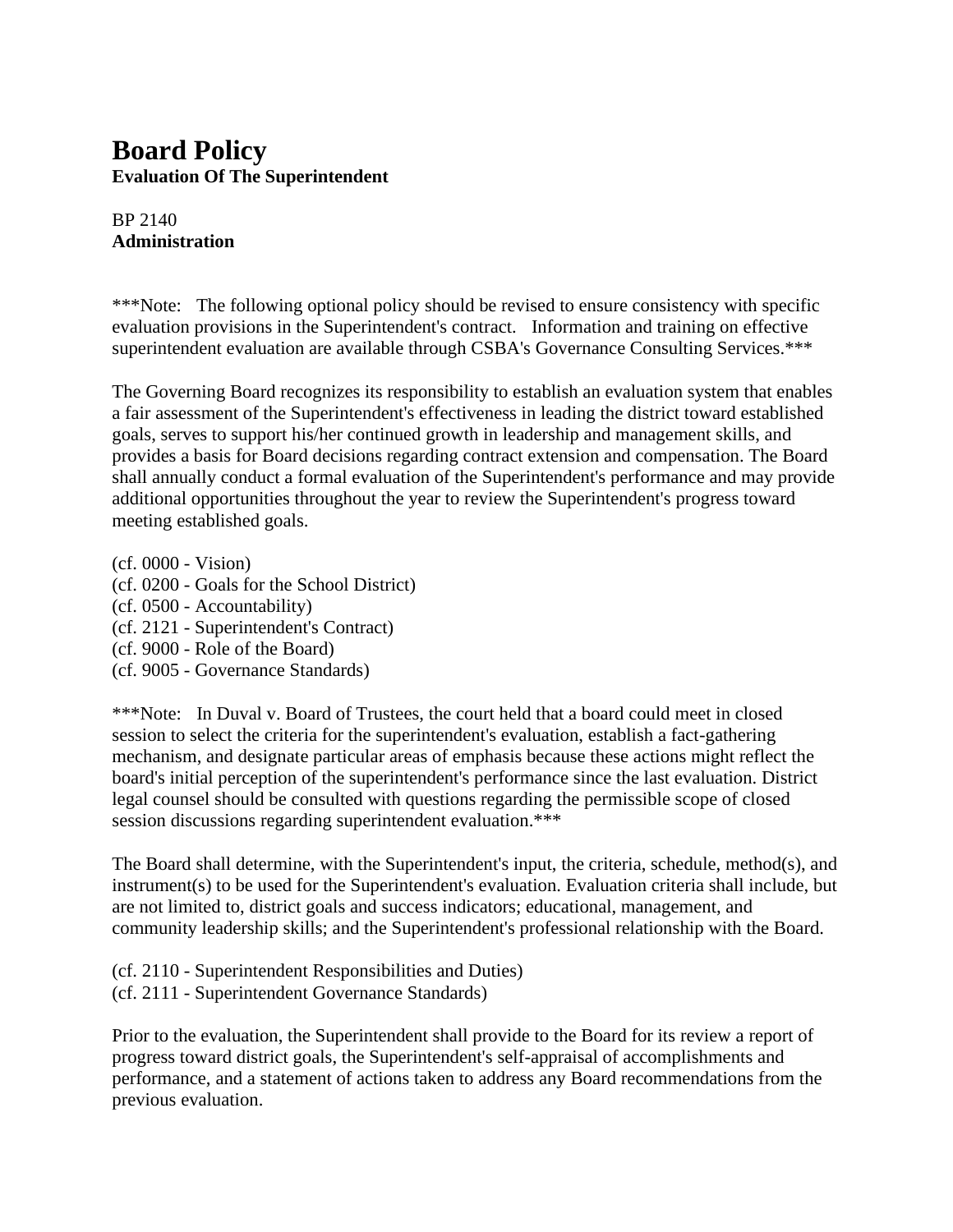\*\*\*Note: Typically, each Board member individually evaluates the Superintendent and those individual evaluations are then summarized into one document. In some districts, the Board president is given the authority to develop this composite document while, in others, the Board appoints a subcommittee or another Board member to develop it. The full Board takes action on the composite document that is provided to the Superintendent. The following paragraph is optional and may be modified to reflect district practice.\*\*\*

Each Board member shall independently evaluate the Superintendent's performance based upon the evaluation criteria, after which the Board shall produce a single document that integrates the individual evaluations and represents the consensus of the Board.

(cf. 9121 - President)

The evaluation shall provide commendations in areas of strength and achievement and recommendations for improving effectiveness in any areas of need, concern, or unsatisfactory performance.

\*\*\*Note: Pursuant to Government Code 54957, the Board and Superintendent may meet in closed session to discuss the Superintendent's evaluation, but must not use the public employee performance evaluation exception for discussion or action on any proposed change in compensation other than a reduction in compensation that results from the imposition of discipline. In addition, the Board may meet in closed session with its negotiator pursuant to the labor negotiations exception to discuss any proposed change in compensation for unrepresented employees, including the Superintendent. See BP 2121 - Superintendent's Contract and BB 9321 - Closed Session Purposes and Agendas.\*\*\*

The Board shall meet in closed session with the Superintendent to discuss the evaluation. (Government Code 54957)

(cf. 9321 - Closed Session Purposes and Agendas) (cf. 9321.1 - Closed Session Actions and Reports)

At this meeting, the Superintendent shall have an opportunity to ask questions, respond verbally and in writing to the evaluation, and present additional information regarding his/her performance or district progress.

The discussion shall include the establishment of performance goals for the next year and may identify professional development opportunities for the Superintendent and/or the entire governance team to address areas of concern, strengthen the relationship between the Superintendent and Board, or enhance the Superintendent's knowledge of current educational issues and leadership and management skills.

(cf. 9240 - Board Training) (cf. 9400 - Board Self-Evaluation)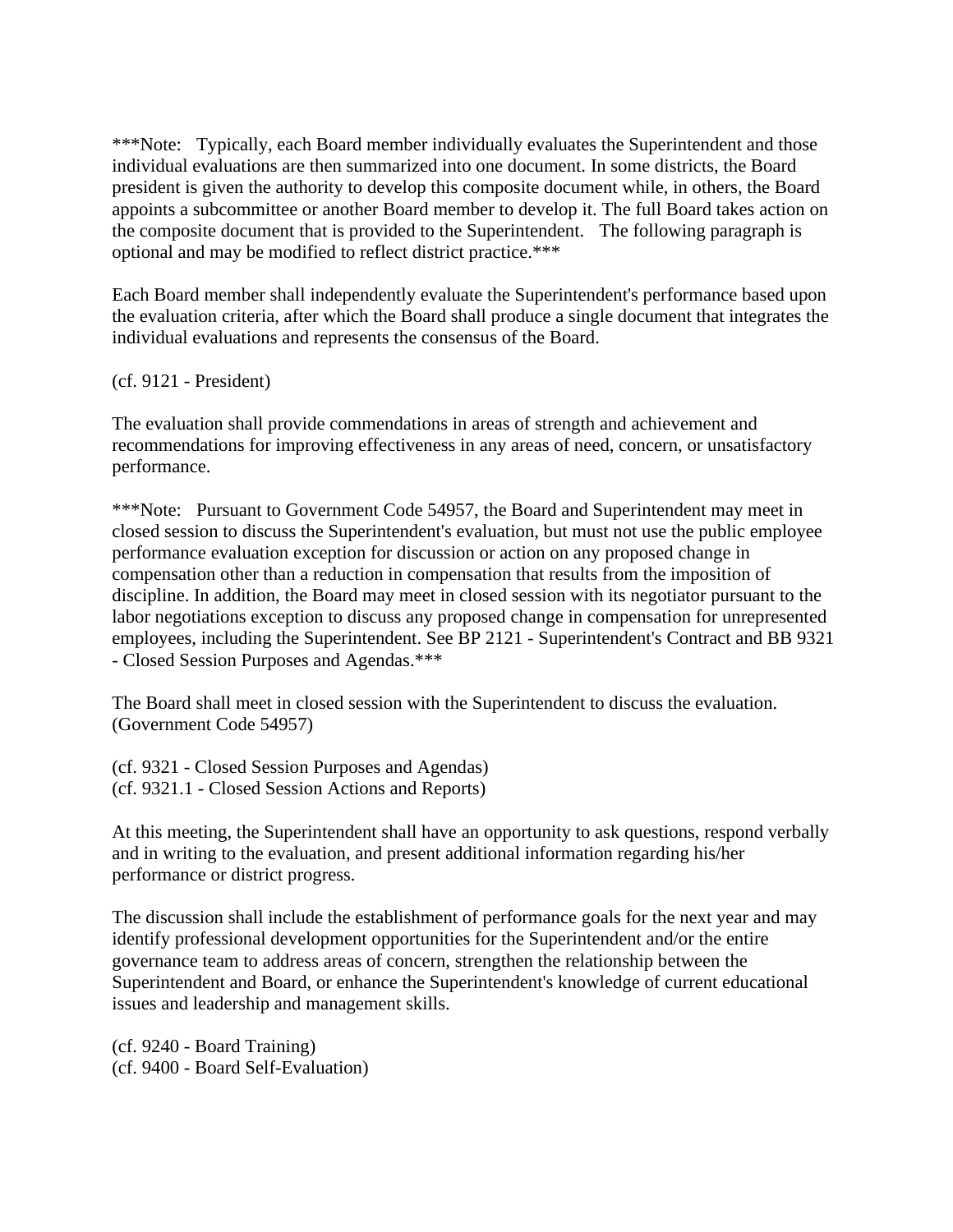\*\*\*Note: The following paragraph may be revised to reflect district practice. In Versaci v. Superior Court, the court of appeals held that, if the Superintendent's personal performance goals are not incorporated into his/her employment contract, then they are not subject to disclosure under the California Public Records Act (Government Code 6254.8). According to the court's ruling, a general statement in the contract referring to goal setting in conjunction with performance evaluations does not clearly and unequivocally evidence the parties' intent to incorporate the future goals into the contract.\*\*\*

After the Board and Superintendent have discussed the evaluation, the Board president and Superintendent shall sign the evaluation and it shall be placed in the Superintendent's personnel file. The evaluation, including personal performance goals, shall be confidential to the extent permitted by law.

(cf. 4112.6/4212.6/4312.6 - Personnel Files)

Legal Reference: GOVERNMENT CODE 6254.8 Public Records Act; employment contracts 54957 Closed session, personnel matters COURT DECISIONS Versaci v. Superior Court, (2005) 127 Cal.App.4th 805 Duval v. Board of Trustees, (2001) 93 Cal.App.4th 902

Management Resources: WEB SITES CSBA: http://www.csba.org Association of California School Administrators: http://www.acsa.org

(7/04 3/11) 7/17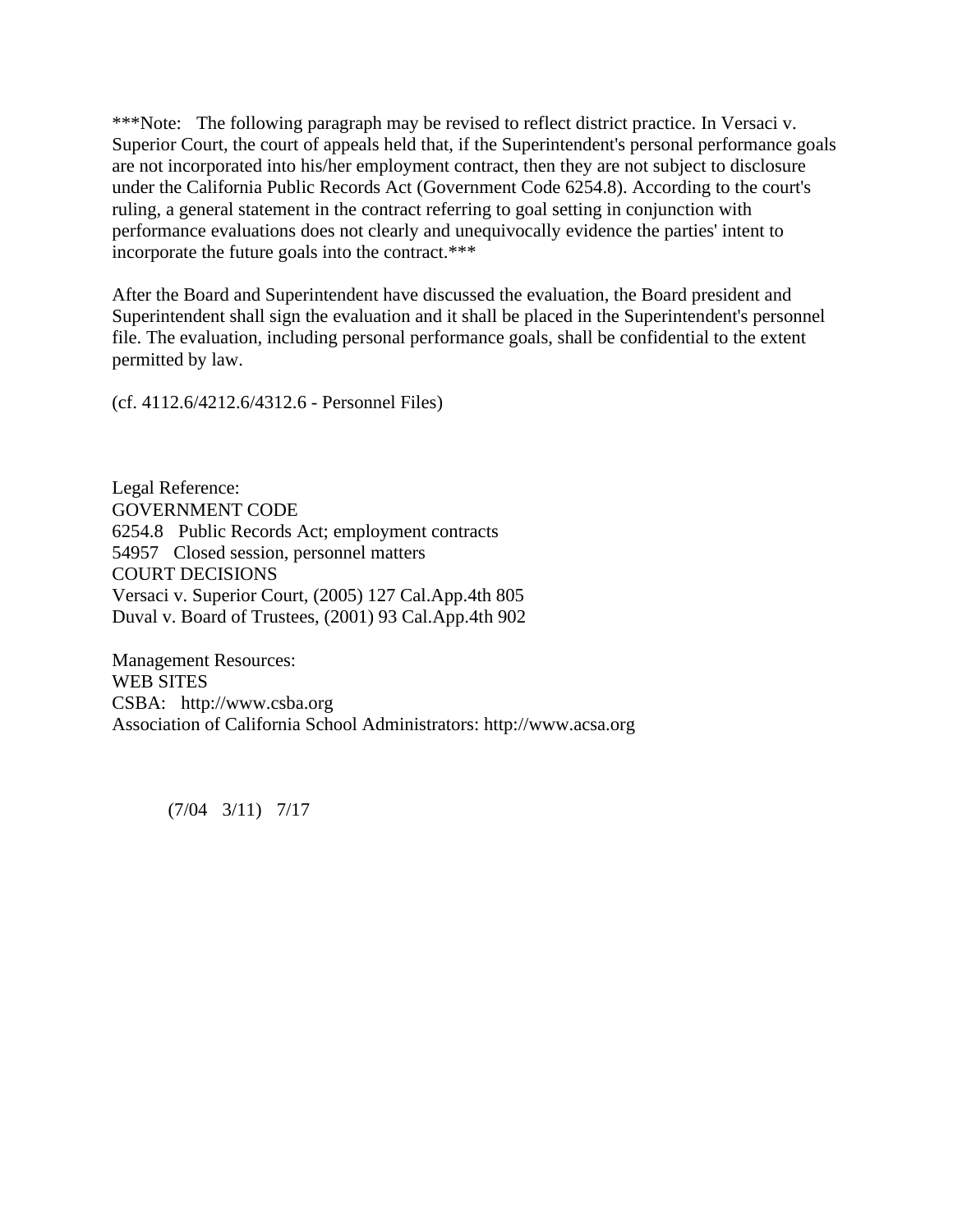# **Board Policy Administrative Discretion Regarding Board Policy**

BP 2210 **Administration**

\*\*\*Note: The following optional policy may be revised to reflect district practice.\*\*\*

The Governing Board desires to be proactive in communicating its philosophy, priorities, and expectations for the district; clarifying the roles and responsibilities of the Board, Superintendent, and other senior administrators; and setting direction for the district through written policies. However, the Board recognizes that, in the course of operating district schools or implementing district programs, situations may arise which may not be addressed in written policies. In such situations, or when immediate action is necessary to avoid any risk to the safety or security of students, staff, or district property or to prevent disruption of school operations, the Superintendent or designee shall have the authority to act on behalf of the district in a manner that is consistent with law and Board policies.

- (cf. 0000 Vision)
- (cf. 0100 Philosophy)
- (cf. 0200 Goals for the School District)
- (cf. 0450 Comprehensive Safety Plan)
- (cf. 0460 Local Control and Accountability Plan)
- (cf. 2110 Superintendent Responsibilities and Duties)
- (cf. 2121 Superintendent's Contract)
- (cf. 3516.5 Emergency Schedules)
- (cf. 9000 Role of the Board)
- (cf. 9310 Board Policies)

As necessary, the Superintendent or designee shall consult with other district staff, including legal counsel and/or the chief business official, regarding the exercise of this authority.

Any exercise of administrative authority shall be nondiscriminatory and demonstrate the district's commitment to equity in district programs and activities.

(cf. 0410 - Nondiscrimination in District Programs and Activities) (cf. 0415 - Equity)

The Superintendent shall be accountable to the Board for all areas of operation under his/her authority. As appropriate, the Superintendent or designee shall notify the Board as soon as practicable after he/she exercises the authority granted under this policy. The Board president and the Superintendent shall schedule a review of the action at the next regular Board meeting. If the action indicates the need for additions or revisions to Board policies, the Superintendent or designee shall make the necessary recommendations to the Board.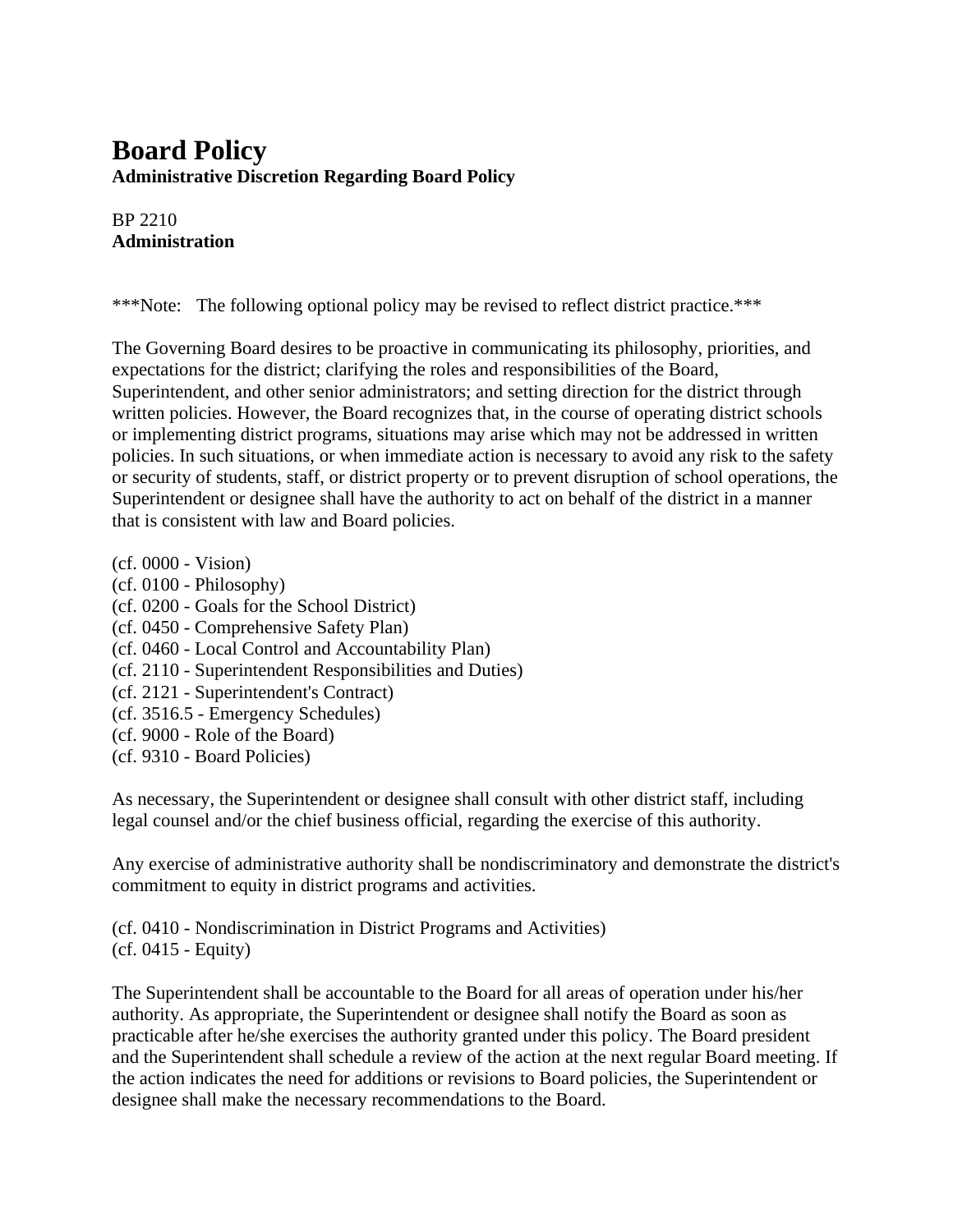(cf. 9320 - Meetings and Notices) (cf. 9322 - Agenda/Meeting Materials)

Legal Reference: EDUCATION CODE 35010 Control of district, prescription and enforcement of rules 35035 Powers and duties of superintendent 35160 Authority of governing boards 35161 Powers and duties; authority to delegate 35163 Official actions, minutes and journal

Management Resources: WEB SITES CSBA: http://www.csba.org

(7/11 12/13) 7/18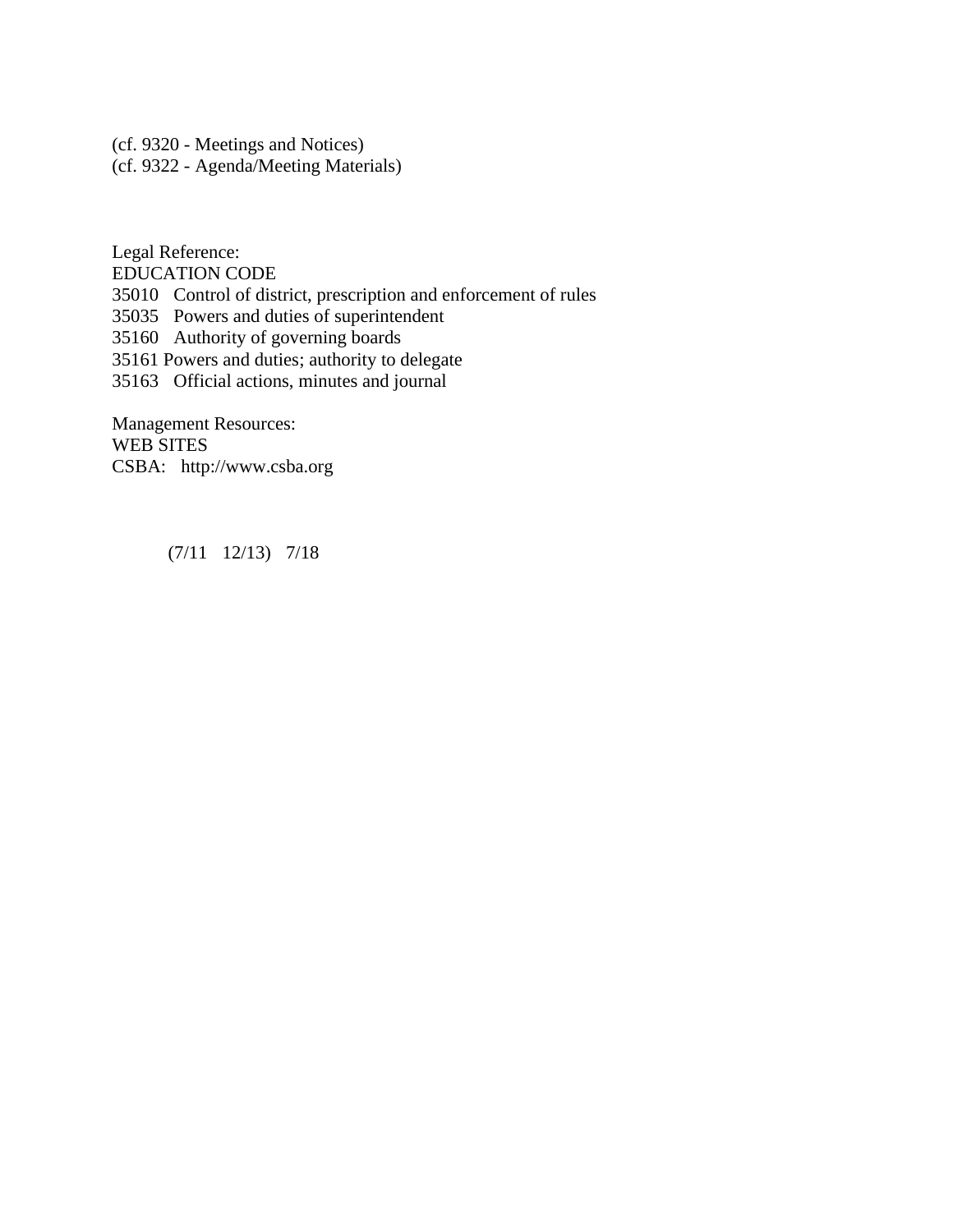## **Board Policy Representative And Deliberative Groups**

BP 2230 **Administration**

\*\*\*Note: The following optional policy may be revised as desired to reflect district practice.\*\*\*

The Governing Board believes that broad input on district operations and policy from staff, parents/guardians, students and members of the public can provide the district with a diversity of viewpoints and expertise, help build a sense of ownership of the schools, enhance district efficiency and assist district communications. As desired, the Superintendent or designee may establish a management team, administrative councils, task forces, cabinets or committees in accordance with law.

(cf. 1220 - Citizen Advisory Committees) (cf. 4301 - Administrative Staff Organization)

The membership, composition and responsibilities of these groups shall be defined by the Superintendent or designee. The Superintendent or designee may establish, change or dissolve these groups at his/her discretion.

Groups established by the Superintendent or designee shall act in an advisory capacity unless specifically authorized to act on behalf of the Superintendent or designee. Advisory groups shall submit their recommendations to the Superintendent or designee, who may report the recommendations to the Board as appropriate.

(cf. 9130 - Board Committees)

Expenses incurred for consulting services, materials, travel or other related operations shall be approved by the Superintendent or designee in advance.

(cf. 3350 - Travel Expenses)

Legal Reference: EDUCATION CODE 35160.1 Broad authority of school districts 45100.5 Senior classified management positions 45256.5 Designation of certain senior classified management positions GOVERNMENT CODE 3540.1 Definitions 54952 Legislative body, definition